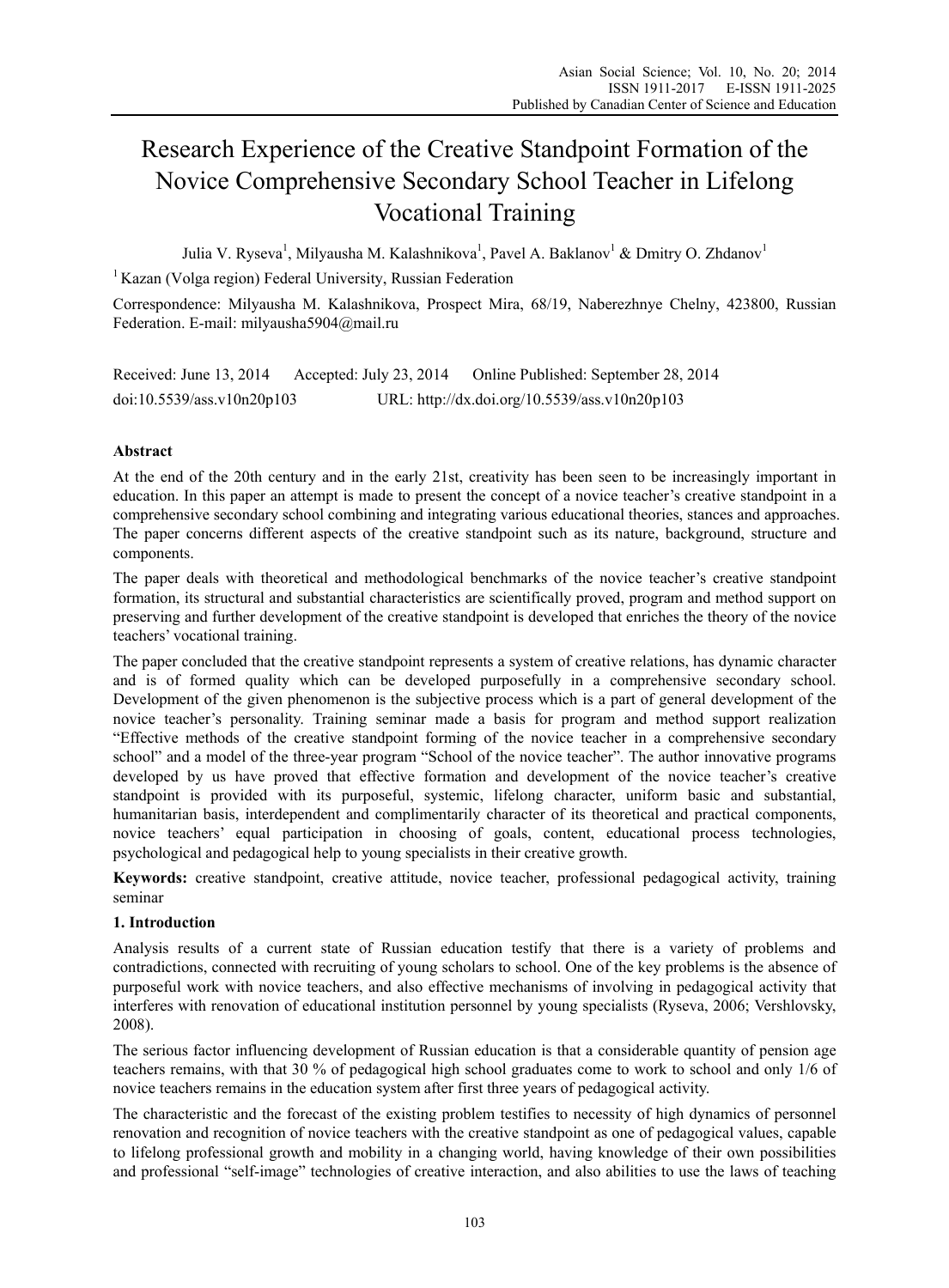and educational process creatively (Zagvyazinsky, 1987; Andreyev, 1996).

In this connection, the concept of the Federal goal-oriented program of education development for 2011-2015 assumes realization of such strategic goals as creation of lifelong learning modern system, training and retraining of personnel taking into account innovative character of Russian education (Russian Federation Government Order of February 7, 2011). Gershunsky fairly notices that any transformations should begin with the system that advances these reforms and pedagogical education innovations, from future teachers' training or in especially extreme and urgent situations-from retraining of experienced teachers (Gershunsky, 2001), that determines an urgency of our research.

It is obvious that the primary goal of higher educational institutions and comprehensive secondary schools must be a formation of the target on creativity, development of the creative standpoint of young specialists as an original method of human existence, forms of self-development and self-affirmation (Kan-Kalik & Nikandrov, 1990; Shamova & Ilyina, 2008).

#### **2. Methodology**

However, the creative standpoint is not considered in researches of a professional teacher's standpoint though there is the data indirectly touching this problem. For example, in Russian literature, attention is paid to general issues of pedagogical creativity development (Zagvyazinsky, 1987; Andreyev, 1996); psychological aspects of preparation for pedagogical activity are considered (Slastyonin & Podymova, 1997; Mitina, 2004; Shadrikov, 2012).

A great value is acquired by foreign researches. While some researchers have examined the nature of creativity and developed creative pedagogy (Jeffrey & Craft, 2004), others (Bramwell et al., 2011) have examined creative teachers themselves.

The analysis of such creative and novice teachers' work shows that the main thing in their experience is not a technology (at all its importance), but a special personal standpoint, an original pedagogical philosophy determining behavior and activity of the novice teacher. If the teachers are too conservative and do not want to change their standpoint because of a fear of new innovative approaches (Markova, 1993) and do not want to reconstruct thinking (Asmolov, 1990), they cannot promote school renovation.

In the theory of pedagogical education a standpoint is considered as an integral part of pedagogical culture (Bondarevskaya, 1999), professional competence (Markova, 1993; Vershlovsky, 1998), as a necessary condition of pedagogical activity realization (Abulkhanova-Slavskaya, 1980; Kulnevich, 2001).

The scientists (Vershlovsky, 1998; Shamova & Ilyina, 2008) name reconsideration of own actions as one of the basic mechanisms of the standpoint formation. That is humanization process at modern school assumes formation of the professional standpoint of each teacher, at the same time awareness acts as one of the major characteristics of the teacher's standpoint.

Subjectivity of the pedagogical standpoint as realization of subject of pedagogy when a person is a creator of a person is considered in some research works (Amonashvily, 1990; Serikov, 1999). They consider that the subject standpoint of the teacher provides formation of a person in a whole, but not just his individual parts.

The standpoint as a role position (Kon, 1984; Maralov, 2002) and as integration of dominating selective relations (Kodzhaspirova, 2005; Myasishchev, 2005) is formed through individual and group search, emotional experiences and residing of significant senses.

The standpoint is also considered in a context of such concept as the status since diverse personal standpoints transform it and at the same time are constructed on the basis of the status (Parsons, 2000; Ananyev, 2001; Park, 2011).

Koof et al. (2007) stated that teacher's creative process emerged from the interaction between their personal characteristics, including personal intelligences, motivation, values, and the communities in which they worked and lived; Craft et al. (2008) explored the nature and the relationship between creativity, wisdom and trusteeship in education.

It is underlined that the link of determination "personal standpoint" with such diverse terms as valuable orientation, vital orientation, system of relations, sense and value interpenetration, stability dynamics notifies that we talk about one general centre of spiritual development of a person (Ananyev, 2001).

Discussing creativity issues, Andreyev (2008) confirmed that when we speak about pedagogical creativity we mean humanity and humanism which are determined first of all by a vital standpoint of a teacher, and his personal creative concept.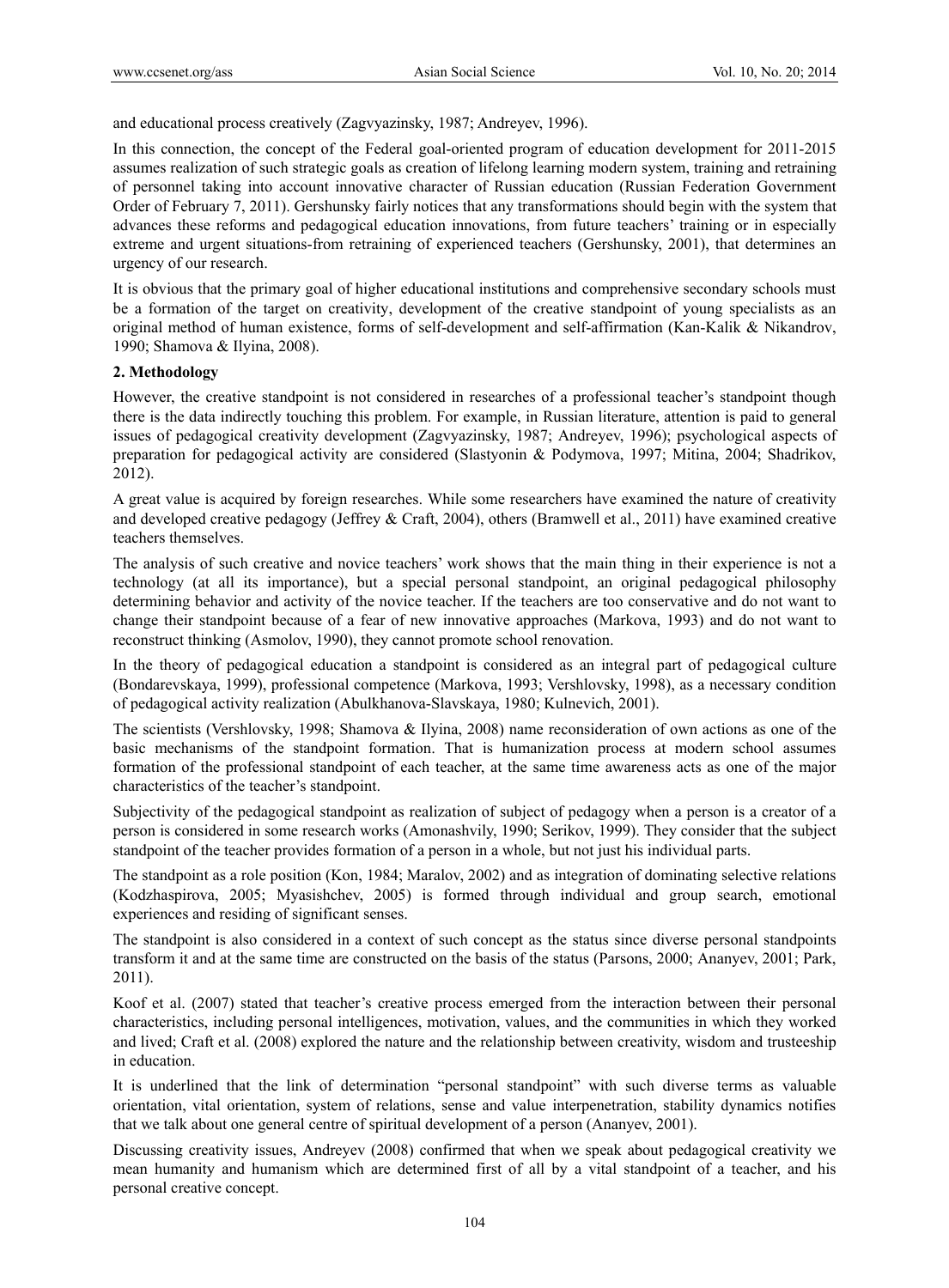The results of analysis of long-term researches by Ananyev (2001) and Brushlinsky (2003) have shown that it is necessary to measure true value of the standpoint by a creative contribution to social development. We designate such standpoint as creative.

The undertaken analysis of theoretical approaches allows us to treat standpoint formation as the individual self-determination including not only self-knowledge (discovering by the novice teacher of his measure of reality, professional mission, awareness of his role in a whole), but also a self-estimation (orientation on the objects demanding adjustment of potential reserves of the creative growth), self-forecasting (a method of psychological, creative self-orientation), self-reflexion (understanding of professional activity) as an interconnected preconditions of creative standpoint dynamics.

#### **3. Results**

Having analyzed questionnaires of the novice teachers during our empirical research, we come to following conclusions. Novice teachers have a weak idea about the content of a concept "a creative standpoint". The majority of respondents are limited to the generalized answers, considering this phenomenon as a number of separately conducted creative events and tasks. In none of the determinations given by young specialists such concepts as "relation", "belief system", "point of view" have not been specified. Careful study of this problem allows asserting that novice teachers see sense of the professional activity in transfer of social and cultural experience to rising generation while modern treatment of a teacher's profession assumes "life creativity". The essence of "life creativity" is valuable and notional, creative interpersonal interaction of participants of the educational process, providing their simultaneous creative self-development, self-realization and self-improvement (Andreyev, 1996).

In this connection it is very important to formulate theoretical and practical justification of psychological and pedagogical ways, providing effective creative standpoint formation of the novice teacher, and also to develop program and method support on its maintenance and further development.

Designing the program on the creative standpoint formation of the novice comprehensive secondary school teacher, we have noticed its conformity of the standard model offered by Koziev (1987). For a creative standpoint formation of the novice teacher it is necessary to define: 1. value problem; 2. motivational problem (an image of a desirable future); 3. Technological problem.

In our study we assume the value problem as theoretical justification of the basic concepts of research, assessment of the level of formation of the creative standpoint. We allocate three levels of the creative standpoint formation of the novice teacher: optimum, satisfactory, unsatisfactory. Determining the creative standpoint level of the novice teachers it would be reasonable to use the following criteria: activity, intellectual and criterion of relations. The motivational problem has been embodied in meaningful and formulated purposes, tasks, hypothesis, object and subject of research, ideal model of a teacher.

The decision of technological problem is presented in the training seminar program "Effective methods of the creative standpoint forming of the novice teacher in a comprehensive secondary school" and a model of the three-year program "School of the novice teacher".

The training seminar program "Effective methods of the creative standpoint forming of the novice teacher in a comprehensive secondary school" is structured in accordance with the block-modular principle:

1) Psychological and educational diagnostics methods of the novice teacher creative standpoint formation and development.

2) The training seminar introduction (motivational and "warming up" procedures) includes the definition of the content, purposes and objectives of the training seminar; rules for group working.

3) The section "Realization of personal characteristics and self-concept optimization" is devoted to the work on the content of "self-image", which is one of the most important social sets for novice teachers.

4) In the section "Self-concept in pedagogical communication and the optimization of the relationship to the participants of the educational process" particular attention is given to the young teacher's involvement in public relations during the creative communication process, integrating them as personally significant.

5) The section "Self-concept in pedagogical communication and the optimization of the relationship to creative pedagogical activity" focuses on the definition of self-position, activity management, behavior and thinking in accordance with the supreme values; personality development, i.e. self-development.

6) The concluding block includes the final creative project of the group.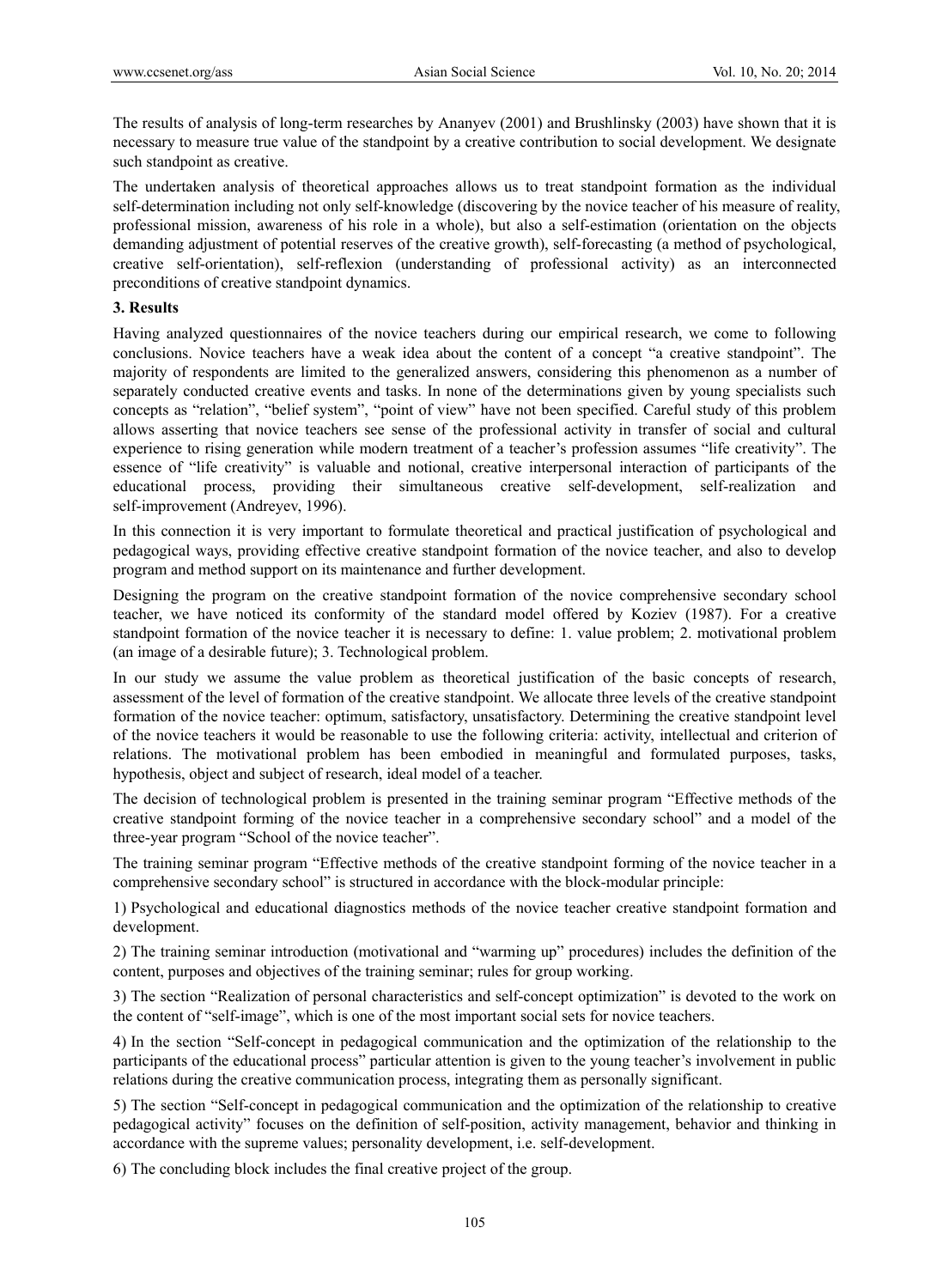Thus, there is an opportunity for reflection, introspection, exploration and individual ways of professional standpoint growth, personal role repertoire. And the result of professional communication in the training seminar is a creation of the active personal standpoint of the participants, the standpoint that is becoming the basis for self-education.

Our training seminar lessons were visited by 154 young teachers. Significant confirmation of productive co-creative activity during the training seminar based on the results of designed questionnaires and forms is the following: the optimal level displacement of the creative standpoint of the novice teachers varies from 5% to 11%, a satisfactory level from 42% to 54%, insufficient from 53% to 35%.

The three-year program "School of the novice teacher" was designed in connection with the necessity and the possibility of purposeful development of the creative standpoint of the secondary comprehensive school young teachers (Ryseva, 2009). Program and methodological support includes: diagnostics capabilities, novice teacher's abilities to pedagogical creativity (questionnaires, forms, reflection of the novice teachers' educational activities, the need for creative self-development, self-realization, self-improvement); support and assistance to novice teachers in selecting individual developmental trajectories (agreement of participants' aims in the educational process; discussion of priority issues, school and teachers' development; accounting factors affecting the formation of the creative standpoint; expanding the system of internal and external motivation); assistance in the formation, development and maintenance of the creative standpoint of the young teachers (trusteeship of an experienced tutor, co-creative and research activities, exchange of experience, games arrangement, lectures, discussions, implementation of micro studies, participation in competitions, conferences, creative projects, "brain-storming", trainings, reflexive analysis of teaching activities, mutual planning of further professional self-development of the secondary comprehensive school novice teachers).

Analysis obtained by the methods of operative data measurement (questionnaires, observations, interviews, introspection and self-esteem, self-analysis of young teachers) shows the presence of high interest and emotional involvement of the young teachers in the given work forms. The growth of communicative competence, deep self-perception and understanding of group members, persistent changes of professional self-consciousness, mastering of norms and ways of collective life, the emergence of multiple interpersonal relations, conscious possession of restructuring techniques of personal and professional standpoints in the creative collaboration with the educational team, colleagues and parents is evident.

Experimental research data allowed to determine the effectiveness degree of the proposed model of the young teachers' creative standpoint formation on the basis of generalized efficient and personal indicators related to results of activity, both of the novice teachers and their students: the positive dynamics of the educational process (positive dynamics of performance and quality of training, student achievement in the subject competitions, conferences, project and research works), based on the level of perfection of the novice teacher's pedagogical skills (participation of the young teachers in professional competitions at various levels), research activities (defense of Ph.D. thesis in pedagogy and psychology), the satisfaction degree of professional and creative self-development and methodological quality, research works.

## **4. Discussion**

The essence of the creative standpoint is to implement creative ideas. This process will be more productive if a novice teacher masters the technology of forming a creative standpoint fully and successfully and is able to self-knowledge, self-esteem, self-prediction, and self-reflection. The personal standpoint primarily expresses his attitude. The concept of the attitude is not only a subjective opinion, but it is considered in the key of relationships with other people and the environment, and also the result of interaction of a person with his own life. Consequently, the novice teacher's creative standpoint can be determined not only as a point of view, but also as a system of creative attitudes to teaching, to himself and others in the educational process. In the system of creative relationships the young teacher characteristics, ways of modeling life and valuable characteristics of different spheres of life, personally and professionally meaningful, are formed. We can conclude that a creative standpoint is not just a set of relations, but a character of their realization, which determines the future way of life-professional and personal.

Personal standpoint is personally accepted and not imposed by the external environment choice of his place in life, mediated by internal motives. It means that a novice teacher should not be considered in terms of "qualitative" set, but in terms of directivity, teaching philosophy, professional interests, beliefs, motivations, values, etc., that will generate a creative standpoint, despite the lack of experience, immaturity of some professional qualities (Cremin et al., 2006). Orientations stabilize the novice teacher's standpoint, but such stabilization can be called only conditional because each individual situation activates a new theme, moving the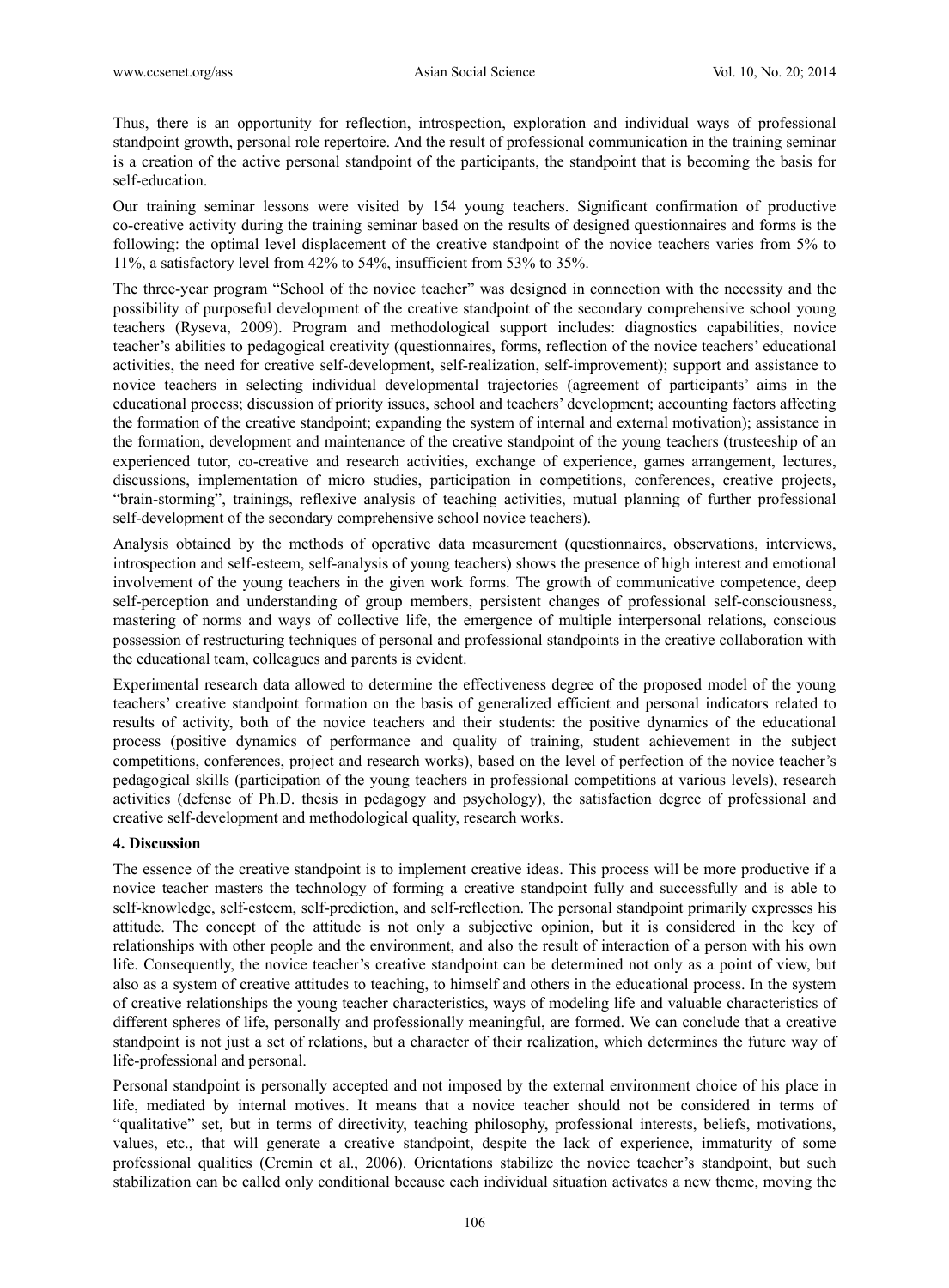entire chain of motivation, which eventually the standpoint of the teacher reacts on. That is, on the one hand, the creative standpoint, being the core of the novice teacher's culture, acts as a fundamental of principles that does not change and is not distorted in certain favorable and unfavorable situations and conditions. On the other hand, the standpoint dynamics fixes the transition into a new state. For example, experts believe (Vershlovsky, 1998; Shadrikov, 2012), that the novice teacher's creative standpoint will provide an opportunity to master teaching creative activities, despite of some professionally significant qualities that are temporarily absent. It means that variability and mobility are objective characteristics of the creative standpoint.

Hence the obvious conclusion is that the attitude to the profession is a dynamic property, as it arises and rebuilds at various stages, in different situations. It is known that in human behavior, including professional, human dependence on the situation presupposes some internal self-determination. That is an attitude to the profession which acts as an internal conscious catalyst of external influences, as a measure of personal responsibility for decisions and implementation of the social function of the profession, acting as a regulator of professional behavior. This internal self-regulation mode, when the novice teacher is searching for his standpoint validation, helps to implement selective activities.

Being an integral personality characteristic, the novice teacher's creative standpoint is a united formation of two inseparable parts of teaching activities: personal and professional, i.e. it serves as an indicator of personal development and the young teacher's availability to creative professional activity.

By the creative standpoint we understand a complex personal formation expressing a system of creative, intellectual, volitional and emotive relations to the world, society, people, and himself, to standards, regulations, rules, in particular to the pedagogical reality and educational activities-to all what is a sphere of creative teacher's interaction with the social and natural environment and is the source of his creative activity.

The structure of the novice teacher's creative standpoint includes the following components: a) a creative attitude of the novice teacher to himself, suggesting his willingness and ability to lifelong creative, spiritual, intellectual, physical self-improvement and particularly to professional development; b) creative relationships with others, willingness and ability to provide a subject-subject creative interaction with students, colleagues, parents, representatives of society, who are related to students; c) a creative attitude to teaching on the principles of activity, unity of practice, research and creativity. We determine the creative standpoint not as the sum of these components, but as an open system, where they are closely connected, interdependent and strongly influence each other providing the evolutionary nature of the system as a whole.

The analysis allowed to conclude that the young teacher's creative standpoint formation is primarily a dialogic subject-subject (developing) strategy for creative interaction between the participants of the teaching process based on the self-awareness, self-reflection, self-esteem, self-prediction mechanisms and directed at redefining of standpoints, interchange and mutual enrichment of value-semantic spheres, qualitative change in activities, behavior, results.

## **5. Conclusion**

Being a central element in the process of young teacher's self-knowledge and self-awareness, the creative standpoint is a quality that can be formed and should be an integral and key feature of the novice teacher's personality.

We have proved that the purposeful development of the novice teacher's creative standpoint in a relatively short time can be achieved by the training seminar "Effective methods of the creative standpoint forming of the novice teacher in a comprehensive secondary school" which involves the selection of content units, the use of "role-playing" game images submitted as the teachers' professional standpoints in situations of pedagogical communication. Training seminar classes showed that the creative standpoint is a means of preserving and strengthening novice teachers' creative relationship to their activities, to themselves and to other members of the educational process.

Subsequent formation, development and preservation of the novice teacher's creative standpoint are carried out in the pedagogical model "School of the novice teacher" based on the concept of creative self-development, self-actualization, self-improvement and self-education. "School of the novice teacher" model proved that within a comprehensive secondary school various in content and educational functions communication of novice teachers, their colleagues and students, promoting enrichment of professional and humanitarian culture, and a development-oriented creative standpoint can be organized.

The prospects of our study are seen to develop a formation model of innovative thinking and creative standpoints of different categories of teachers (from novice to experienced), to reveal the creativity of teachers in terms of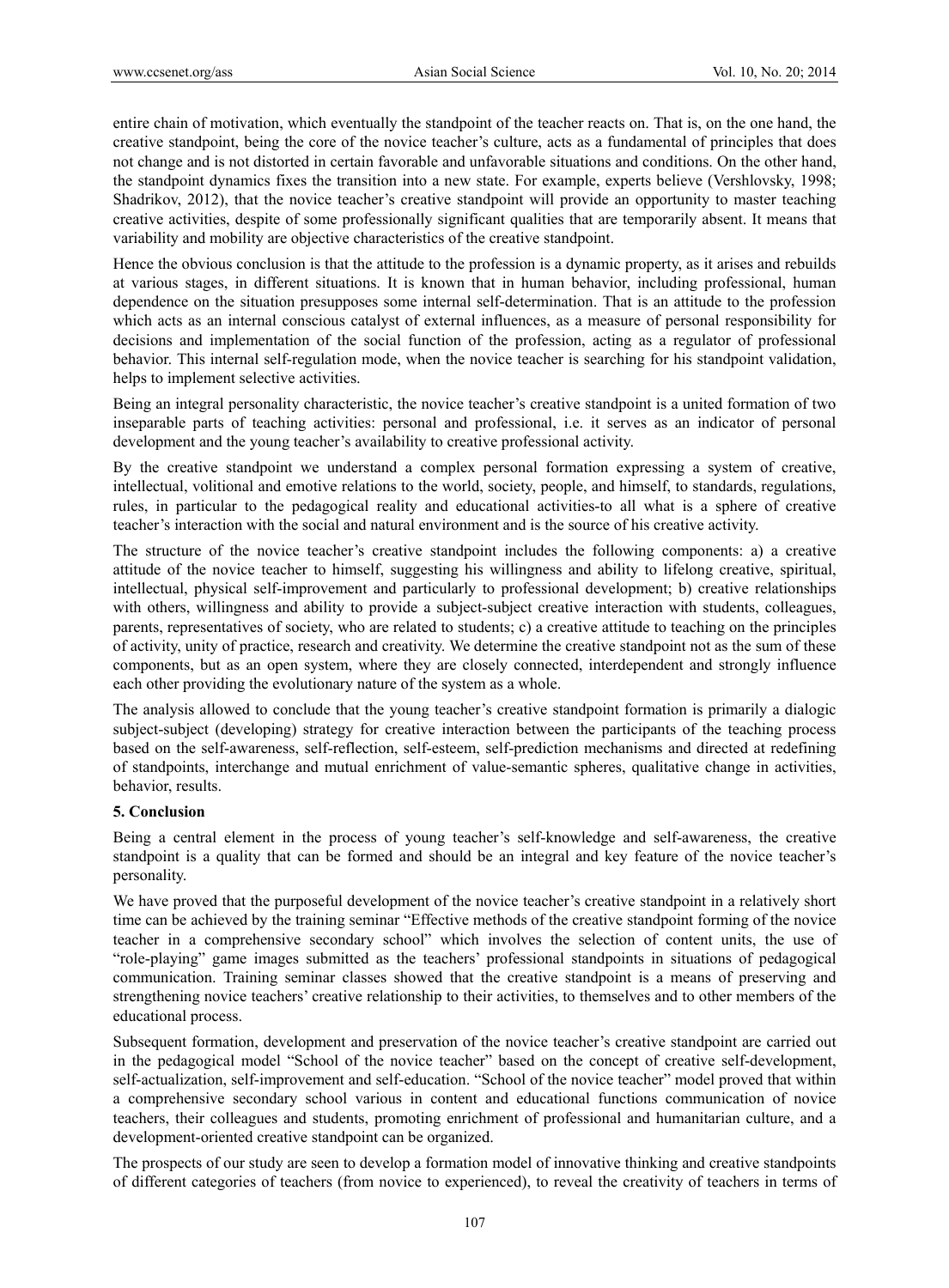their impact on individuality of students; develop forms and methods of training for teachers without departing from their professional activity; develop author innovative programs in teaching pedagogical creativity.

#### **References**

Abulkhanova-Slavskaya, K. A. (1980). *Activities and personality psychology* (p. 334). Moscow: Nauka.

- Amonashvily, Sh. A. (1990). *Personal and human basis of pedagogical process* (p. 559). Minsk: Universitetskoye.
- Ananyev, B. G. (2001). *About the problems of modern human science* (p. 272). St. Petersburg: Piter.
- Andreyev, V. I. (1996). *Pedagogics of self-development. Innovative course* (p. 552). Book 1. Kazan: KFU Publishing.
- Andreyev. (2008). *Heuristics for creative self-development* (p. 224). Kazan: Innovation Centre.
- Asmolov, A. G. (1990). *Personality psychology* (p. 367). Moscow: MSU Publishing.
- Bondarevskaya, Y. V. (1999). Pedagogical culture as public and personal value. *Pedagogics, 3*, 37-43.
- Bramwell, G., Reilly, R., Lilly, F., Kronish, R., & Chennabathni, R. (2011). Creative Teacher. *Roeper Review, 33*(4), 228-238. http://dx.doi.org/10.1080/02783193.2011.603111
- Brushlinsky, A. V. (2003). *Psychology of the subject* (p. 272). St.Petersburg: Aleteya.
- Craft, A., Gardner, H., & Glaxton, G. (2008). *Creativity, Wisdom, and Trusteeship: Exploring the Role of Education* (p. 181). London: SAGE Publications.
- Cremin, T., Burnard, P., & Craft, A. (2006). Pedagogy and Possibility Thinking in the Early Years. *Thinking Skills and Creativity, 1*(2), 108-119. http://dx.doi.org/10.1016/j.tsc.2006.07.001
- Gershunsky, B. S. (2001). *Education as religion of the third millennium: Harmony of knowledge and faith* (p. 128)*.* Moscow: Pedagogical society of Russia.
- Jeffrey, B., & Craft, A. (2004). Teaching creatively and teaching for creativity: Distinctions and relationships. *Educational Studies, 30*(1), 77-87. http://dx.doi.org/10.1080/0305569032000159750
- Kan-Kalik, V. A., & Nikandrov, N. D. (1990)*. Pedagogical creativity* (p. 144). Moscow: Pedagogics.
- Kodzhaspirova, G. M. (2005). *Pedagogical anthropology: Education guidance* (p. 287). Moscow: Gardariky.
- Kon, I. S. (1984). *In search of itself: Personality and consciousness* (p. 151). Moscow: Politizdat.
- Koof, J., Chen, C., Himsel, A., & Greenberg, E. (2007). Values and creativity. *Journal of Creative Behavior,* (19), 105-122.
- Koziyev, V. N. (1987). *Formation of professional qualities of the identity of a teacher* (p. 15). Leningrad: Znaniye.
- Kulnevich, S. V. (2001). *Pedagogics of the personality: From concepts to technologies* (p. 159). Rostov-on-Don: Uchitel.
- Maralov, V. G. (2002). *Self-knowledge and self-development bases* (p. 256). Moscow: Akademiya.
- Markova, A. K. (1993). *Psychology of a teacher's work* (p. 192). Moscow: Prosveshcheniye.
- Mitina, L. M. (2004). *Psychology of work and professional development of a teacher* (p. 320). Moscow: Academiya.
- Myasyshchev, V. N. (2005). *Psychology of relations* (p. 158). Moscow: MPSI.
- Park, R. (2011). *Chosen sketches: Collection of translations* (p. 320). Moscow: RAN INION.
- Parsons, T. (2000). *About the structure of a social action* (p. 880). Moscow: Akademichesky proekt.
- Russian Federation Government Order. (2011, February 7). # 163-r "*On the Concept of the Federal target program of education for 2011-2015*". Retrieved October 8, 2012, from http://www.garant.ru/products/ipo/prime/doc/55070647
- Ryseva, J. (2006). About the problems of modern teachers of secondary schools. Problems of theory and practice in modern specialist training. *NGLU Publishing,* (4), 272-279.
- Ryseva, J. (2009). Realization of pedagogical model of the program "School of the novice teacher". *Herald of Pomorsky University, 7*, 315-318.